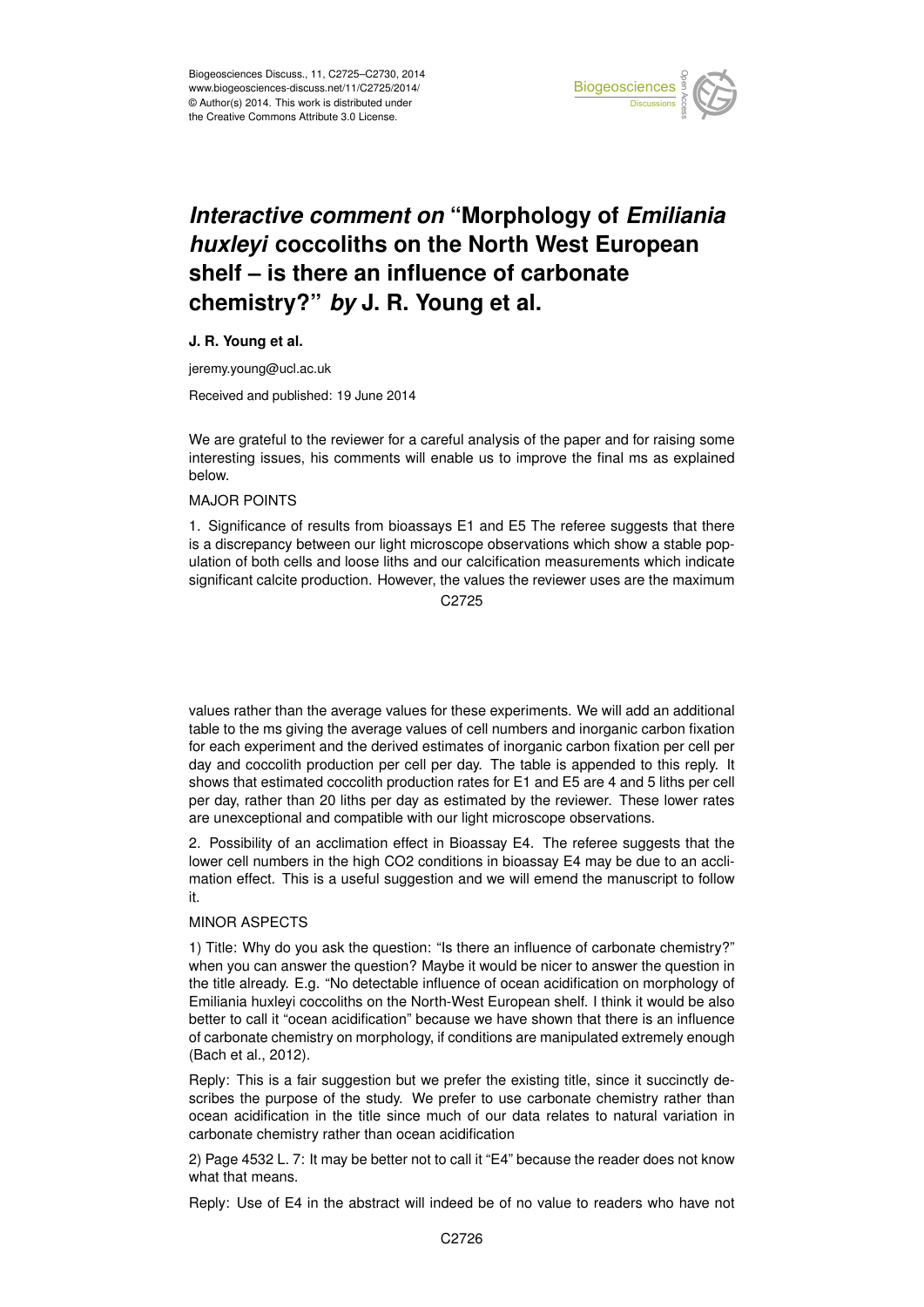read any other articles in this special issue however the sentence is structured so that use of the term should not hinder these readers. many readers of the ms will have read other papers in the volume and we have taken care through the volume to use consistent terminology.

3) Page 4532 L. 22 and elsewhere: "Calcification" is a vague term. Here you probably mean calcification rates. In other cases (e.g. Page 4533 L. 20) you may mean coccolith size. It would be easier to understand what you mean if you were precise on this.

Reply: Fair point, the usage here was ambiguous, we will reword.

4) Page 4532 L. 23-26: I do not understand this sentence. How could growth rates obscure these response? Calcification rates are the product of CaCO3 cell-1 and growth rates.

Reply: Indeed, calcification rates are the production of CaCO3 per cell and growth rates – hence a change in either one of these would result in a reduction in calcification rates. For example, a decrease in growth rates would result in a reduction in calcification rates but not necessarily cell CaCO3 content (depending on the time that observations are integrated across). We have modified the text in this section by changing "obscure" to "complicate".

5) Page 4533 L. 28-29: What do you mean by "such issues"?

Reply: We will reword this: "a project aimed at investigating the likely effects of ocean acidification in the surface ocean via cruise-based research"

6) Page 4537 L. 18-20: Would you get more useful results if you had normalized number of rays on coccolith size?

Reply: The correlation of ray number with length is very high (r=0.92, 150 measurements) so the residual variation is low amplitude and not interesting

7) Page 4538 L. 24: Do you mean x-axis?

C2727

Reply: Yes - thank you!

8) Page 4542 L. 5-9: I do not really understand why you selected the upper 25%. It would be great if you could explain this in more detail.

Reply: The correlation coefficients indicated that the differences in morphology between the oceanic and neritic populations were more strongly developed in the larger specimens so plotting results from only the largest quartile was a simple way of testing this. Referee 1 also commented on this section, so we will expand the explanation to make the logic easier to follow.

9) Page 4542 L. 12: One "E" too much.

Reply: Yes - this needs correcting

10) Page 4543 L. 23-25: What do you mean by "muted"? By what could it be muted?

Reply: We will change that to low

11) Page 4545 L. 1-2: What is the difference between the "net effect of ocean acidification" and the "actual effect"?

Reply: We will reword this "whilst the net effect of ocean acidification on Emiliania huxleyi is likely to be detrimental the magnitude of this effect is likely to be low,"

12) Figure 3: Legend and X-axis label are missing.

Reply: Yes - this needs correcting

13) Figure 8: "Samples" is written twice.

Reply: Yes - this needs correcting

14) Figure 9: I know it could be quite some work but it would look great if you could show individual symbol sizes which are related to the given numbers. That way you would immediately see where you can find large coccoliths.